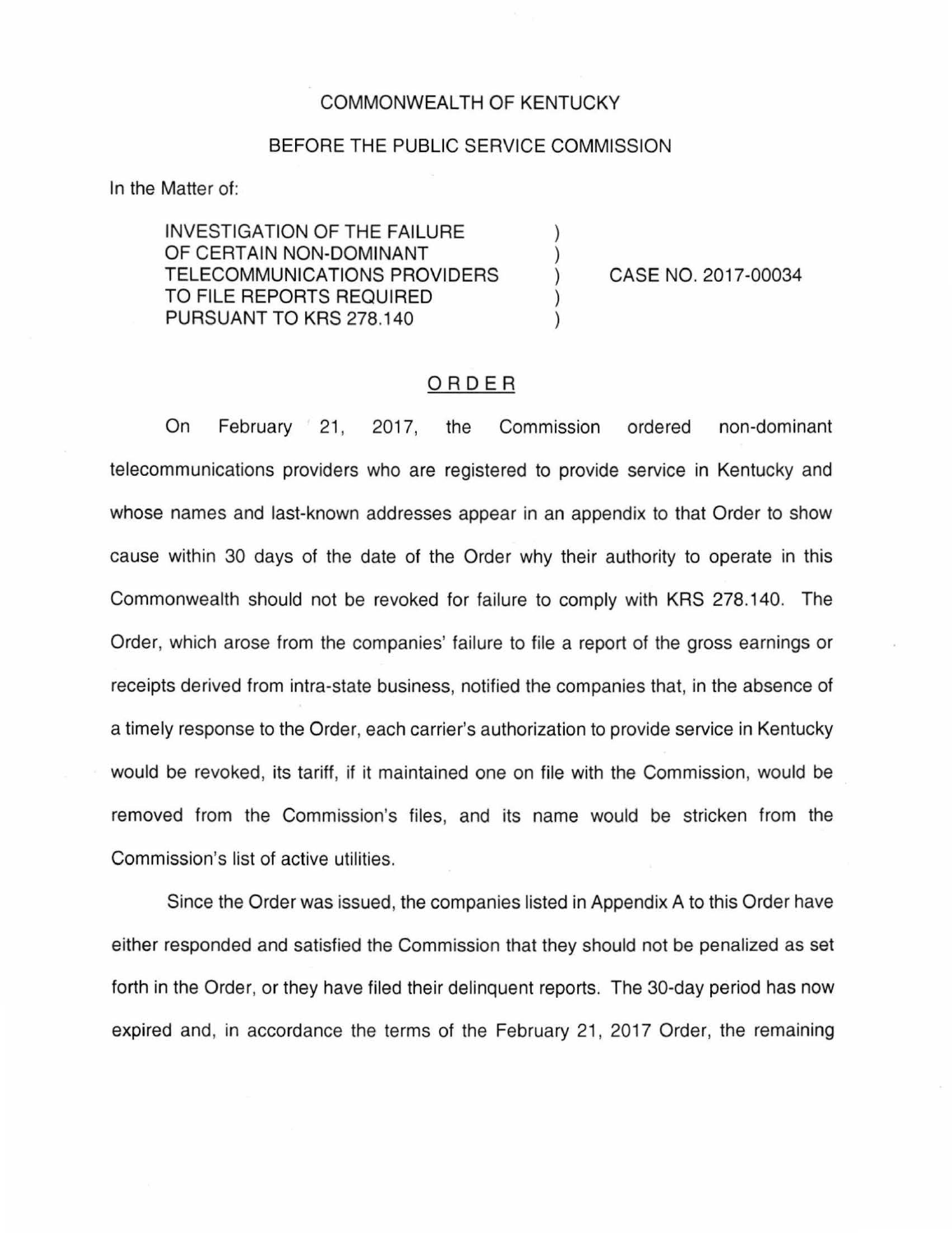companies are hereby notified that they are no longer authorized to provide service in Kentucky.

IT IS THEREFORE ORDERED that:

1. The companies listed in Appendix A are dismissed from this proceeding.

2. The authority of the companies listed in Appendix B to operate in Kentucky is revoked.

3. Each company whose authority to operate has been revoked shall immediately cease providing service in this state and notify its customers affected by the Order that they must obtain service from another carrier.

By the Commission



ATTEST:

Executive Director

Case No. 2017-00034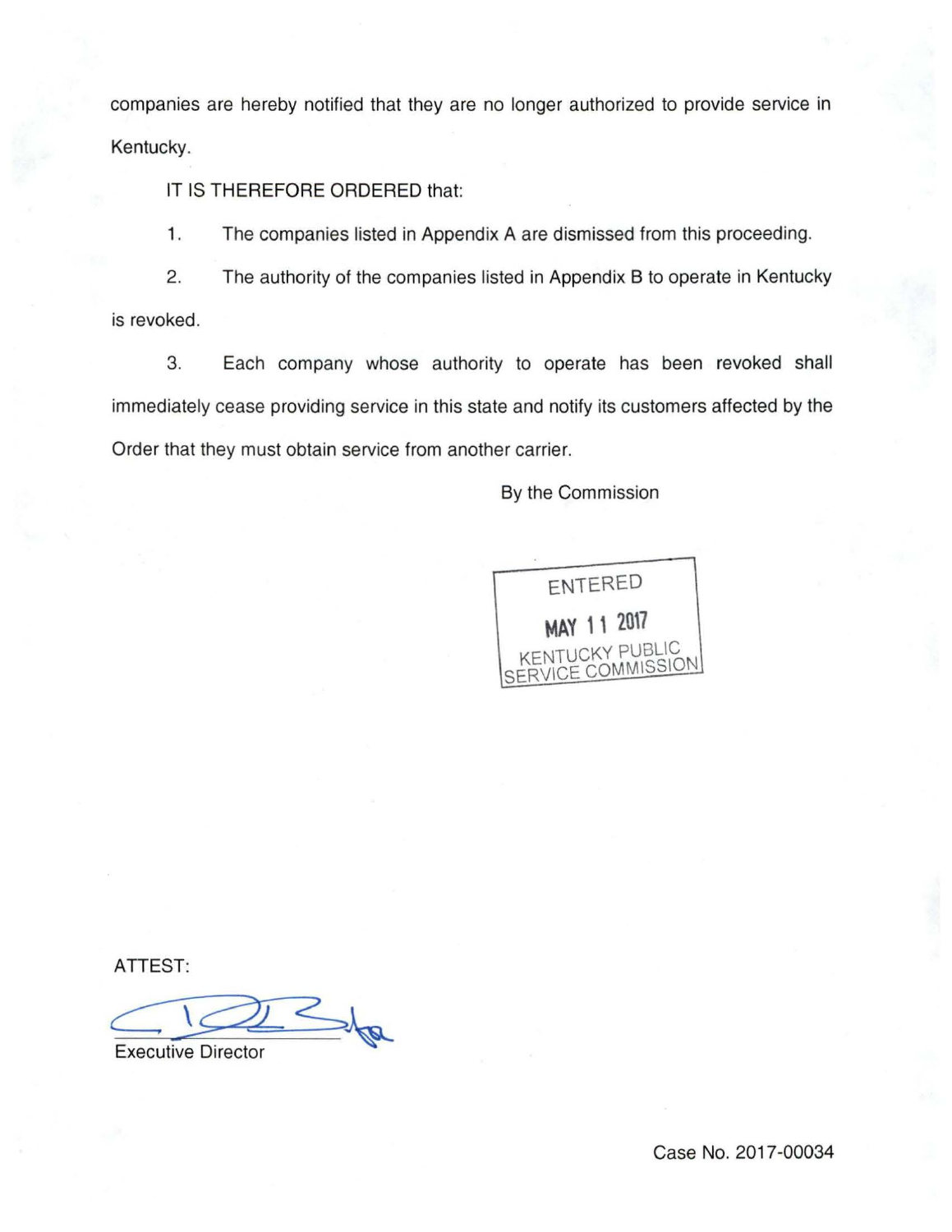## APPENDIX A

# APPENDIX TO AN ORDER OF THE KENTUCKY PUBLIC SERVICE COMMISSION IN CASE NO. 2017-00034 DATED **MAY f 1 2017**

The following Companies are dismissed as parties:

Utility 10: 22205368 C.M., Inc. d/b/a Carrier Marketing, Inc. George A Atkinson 1030 Oak Trace Evansville, IN 47725-7138

Utility 10: 4107300 Lycamobile USA, Inc. Abhay Kangle 24 Commerce St., Suite 100 Newark, NJ 07102

Utility 10: 4109950 The People's Operator USA, LLC Beth Brandenstein c/o GSAssociates, LLC 1595 Peachtree Pkwy. Suite 204-337 Cumming, GA 30041

Utility 10: 5056840 Wild Telecommunications, Inc. Terry Corbin 220 Greenbriar Road Lexington, KY 40503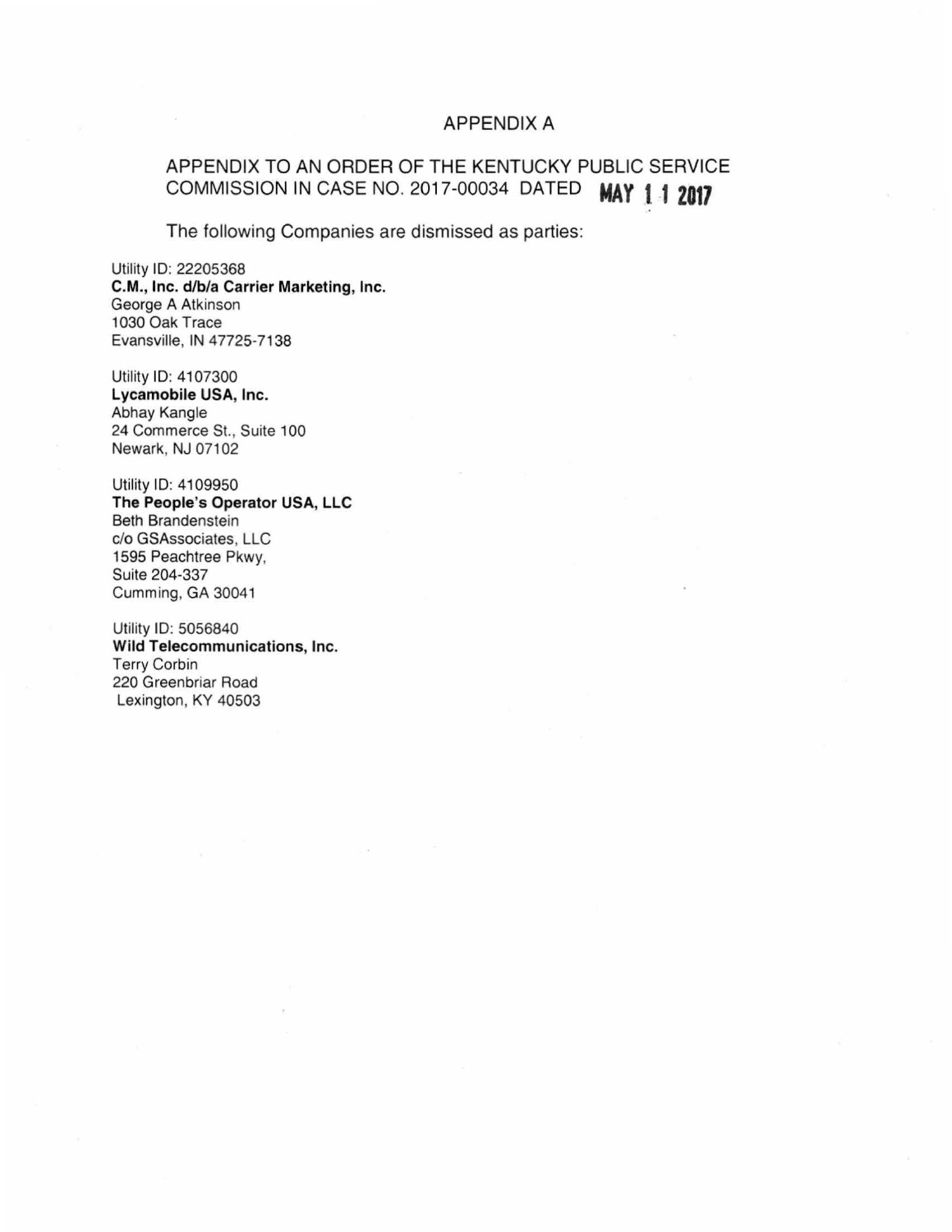#### **APPENDIX B**

## APPENDIX TO AN ORDER OF THE KENTUCKY PUBLIC SERVICE COMMISSION IN CASE NO. 2017-00034 DATED **NAY t 1 Z017**

The following Companies' authority to provide service in Kentucky is revoked.

ABA Net, LLC<br>
Jerry Flavin **Example 18 Communication Options**, Jerry Flavin 2400 Research Blvd, Suite Scott Halliday (2400 Research Blvd, Suite Scott Halliday (210 Rockville, MD 20850 210 Rockville, MD 20850

Airnex Communications, Inc. Utility ID: 4107100 Utility ID: 5136600 Pleasanton, CA 94577

Utility ID: 22205468<br> **American Broadband, Inc.** Utility ID: 5151800 **Pix Wireless, LLC** American Broadband, Inc.<br>d/b/a United Network d/b/a United Network **Gateway Telecom, LLC** Andrew Taber<br>
d/b/a Stratus Wave 21346 Saint 3220 Keller Springs Rd. #108 H. Rusty Irvin Boca Raton, FL 33433 Carrollton, TX 75006 1025 Main St., Suite 900

Utility ID: 5179680 Solavei, LLC

**Beaver Telecom, LLC Ryan B Elswick** Rosanne Walton Utility ID: 5015200 333 Fraley Avenue Houston, TX 77019 New Phone

Thomas M Lynch **Houston, TX 77074** 444 Lafayette Road 4700 Melvin Ave., Suite 1 700 Melvin Ave., Suite 1 Annapolis, MD 21401 Utility ID: 5179750

Utility ID: 5174300 Utility ID: 5121400 Utility ID: 5056270<br>ABA Net. LLC Communication Options. NET TALK.COM. INC. **Inc.** Anastasios Kyriakides<br>Scott Hallidav **Flavin Inc.** Anastasios Kyriakides Suite 104 **North Miami Beach, FL** Utility ID: 5145000 Westerville, OH 43081 33169

5000 Hopyard, PCS Karyn Bartel Wellington, FL 33414

> **Communications** Wheeling, WV 26003 Utility ID: 4109100

Angel Americas, LLC Utility ID: 5054810 David W Van Ness<br>
Roland J. Bopp **David W Van Ness**<br> **IBFA Acquisition Company.** 10500 NE 8th Stree IBFA Acquisition Company, 10500 NE 8th Street, 919 3rd Avenue, LLC<br>
11th Floor Contract Contract Contract Contract Contract Contract Contract Contract Contract Contract Contract Contract Contract Contract Contract Contract Contract Contract Contract Contract Contract C 11th Floor Baldwin Yung Bellevue, WA 98004<br>
New York, NY 10022 353 Sacramento Street 353 Sacramento Street Suite 1500<br>
San Francisco. CA 94111 **Sunset Fiber, LLC** Utility ID: 5056760 San Francisco, CA 94111

1509 McDuffie Street **Image Access, Inc. d/b/a** Duffield, VA 24244 Sanaullah Abbasi Utility ID: 5100500 Utility ID: 5179780 7324 Southwest Freeway, Telecare, Inc. CereTel Incorporated Suite 475 Suite 475

> LDC Group, LLC Utility ID: 4103900 Esat Kabashi **Total Call Mobile, Inc.** 4 Expressway Plaza, Fideki Kato Suite 210 1411 W 190th Street, Roslyn Heights, NY 11577 Suite 700

Arnold Marasigan **Flatel Wireless d/b/a Zing New Century Telecom, Inc.** New Century Telecom, Inc. Suite 240 <br>Pleasanton, CA 94577 30601 Worswick Court 3050 Royal Blvd South, #175

Services d/b/a Stratus Wave 21346 Saint Andrews Blvd,

Gardena, CA 90248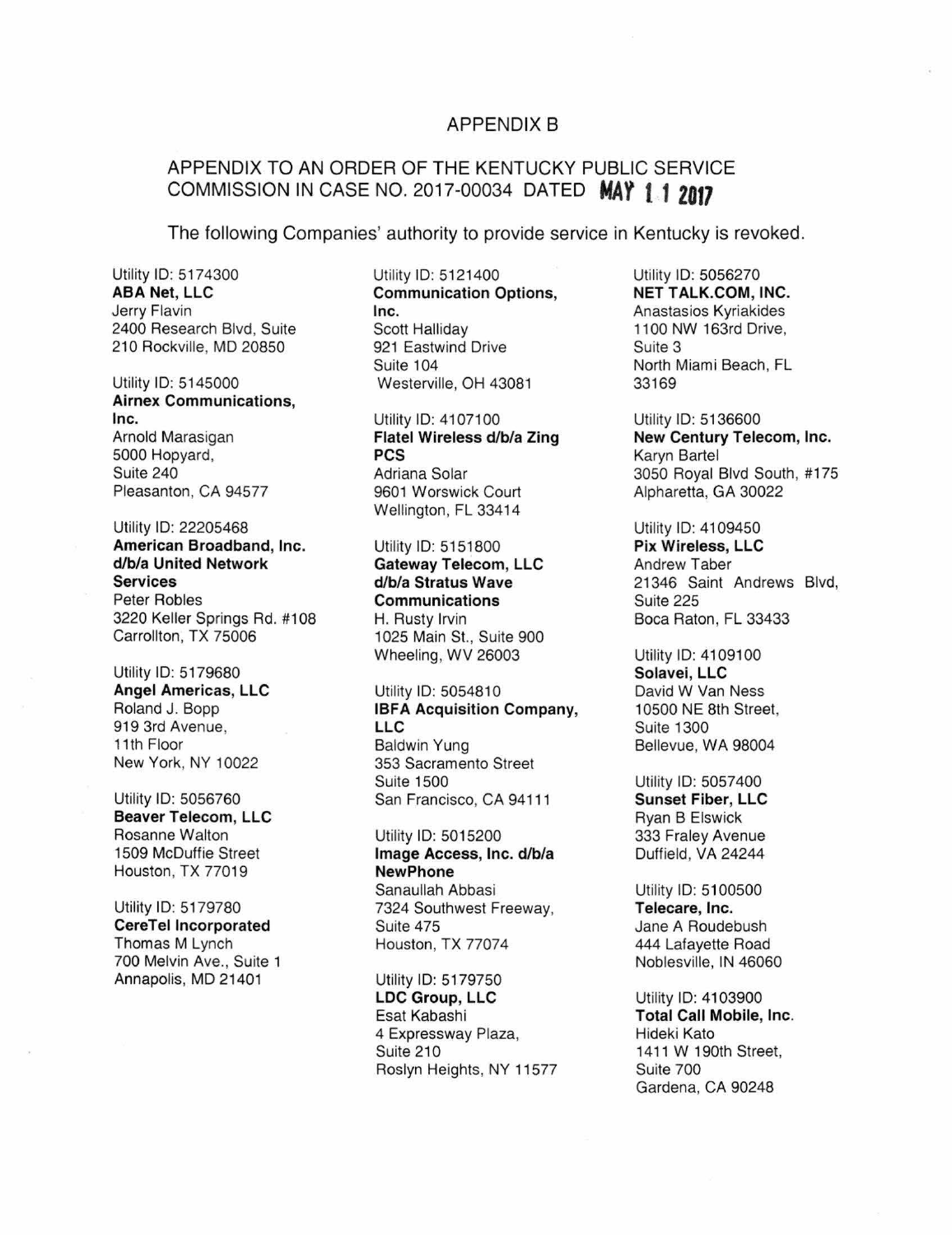Utility ID: 5158800 **Total Call Internation, Inc.** d/b/a Amigos Telecom d/b/a Key Pad d/b/a International Alliance Hideki Kato 1411 W 190th Street, Suite 700 Gardena, CA 90248

Utility ID: 5174000 TTUSA Acquisition, Inc. Peter Cheung 4345 E Lowell Street, Suite B Ontario, CA 91761

Utility ID: 5170400 United American Technology, Inc. Tom Anderson 700 W 15th Street #1 Edmond. OK 73013

> -2- Appendix B Case No. 2017-00034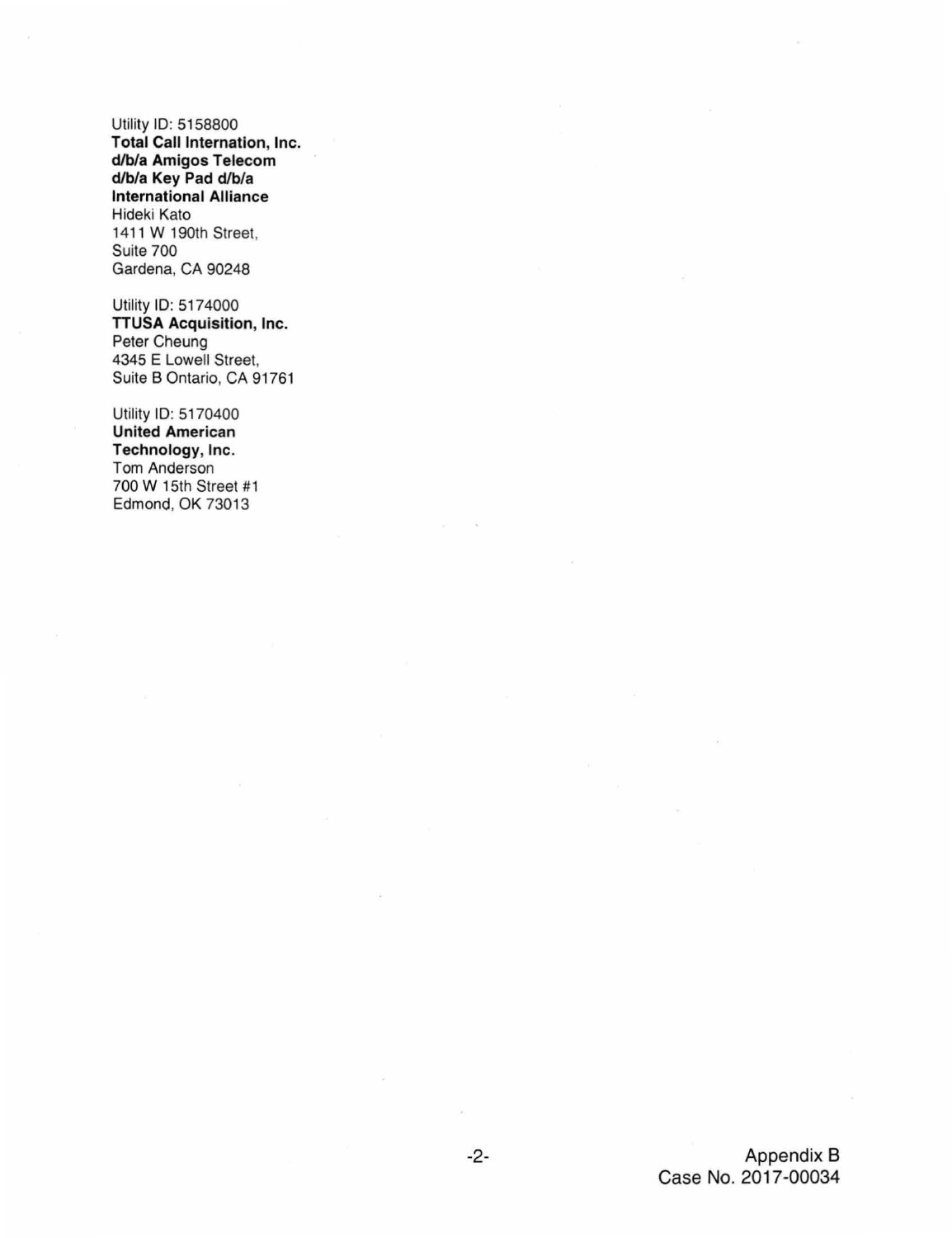New Century Telecom, Inc. New Century Telecom, Inc. 3050 Royal Blvd South, #175 Alpharetta, GA 30022

Telecare, Inc. Telecare, Inc. 176 W Logan Street #232 Noblesville, IN 46060

Angel Americas, LLC Angel Americas, LLC 919 3rd Avenue, 11th Floor New York, NY 10022

TTUSA Acquisition, Inc. TTUSA Acquisition, Inc. 4345 E Lowell Street, Suite B Ontario, CA 91761

NET TALK.COM, INC. NET TALK.COM, INC. 1100 NW 163rd Drive, Suite 3 North Miami Beach, FL 33169

American Broadband, Inc. dba United Network American Broadband, Inc. dba United Network 3220 Keller Springs Road #108 Carrollton, TX 75006

\*Pix Wireless, LLC Pix Wireless, LLC 21346 Saint Andrews Blvd, Suite 225 Boca Raton, FL 33433

\*Airnex Communications, Inc. Airnex Communications, Inc. 5000 Hopyard, Suite 240 Pleasanton, CA 94577

\*Flatel Wireless, Inc dba Zing PCS Flatel Wireless, Inc dba Zing PCS 9601 Worswick Court Wellington, FL 33414

\*IBFA Acquisition Company, LLC IBFA Acquisition Company, LLC 353 Sacramento Street Suite 1500 San Francisco, CA 94111

\*United American Technology, Inc. United American Technology, Inc. 700 W 15th Street #1 Edmond, OK 73013

\*The People's Operator USA, LLC The People's Operator USA, LLC 915 Broadway, Suite 1306 New York, NY 10010

\*C. M., Inc. d/b/a Carrier Marketing, C. M., Inc. d/b/a Carrier Marketing, Inc. 1030 Oak Trace Evansville, IN 47725-7138

\*Image Access, Inc. dba NewPhone Image Access, Inc. dba NewPhone 7324 Southwest Freeway, Suite 475 Houston, TX 77074

\*ABA Net, LLC ABA Net, LLC 2400 Research Blvd, Suite 210 Rockville, MD 20850

\*Total Call International, Inc. dba A dba Key Pad Total Call International, Inc. dba Amigos Telecom 1411 W 190th Street, Suite 650 Gardena, CA 90248-4376

\*Total Call Mobile, Inc. Total Call Mobile, Inc. 1411 W 190th Street, Suite 650 Gardena, CA 90248

\*Gateway Telecom, LLC dba StratusWave Gateway Telecom, LLC dba StratusWave 1025 Main Street, Suite 900 Wheeling, WV 26003

\*Lycamobile USA, Inc. Lycamobile USA, Inc. 24 Commerce Street, Suite 100 Newark, NJ 07102

\*Beaver Telecom, LLC Beaver Telecom, LLC 1509 McDuffie Street Houston, TX 77019

\*Sunset Fiber, LLC Sunset Fiber, LLC 333 Fraley Avenue Duffield, VA 24244